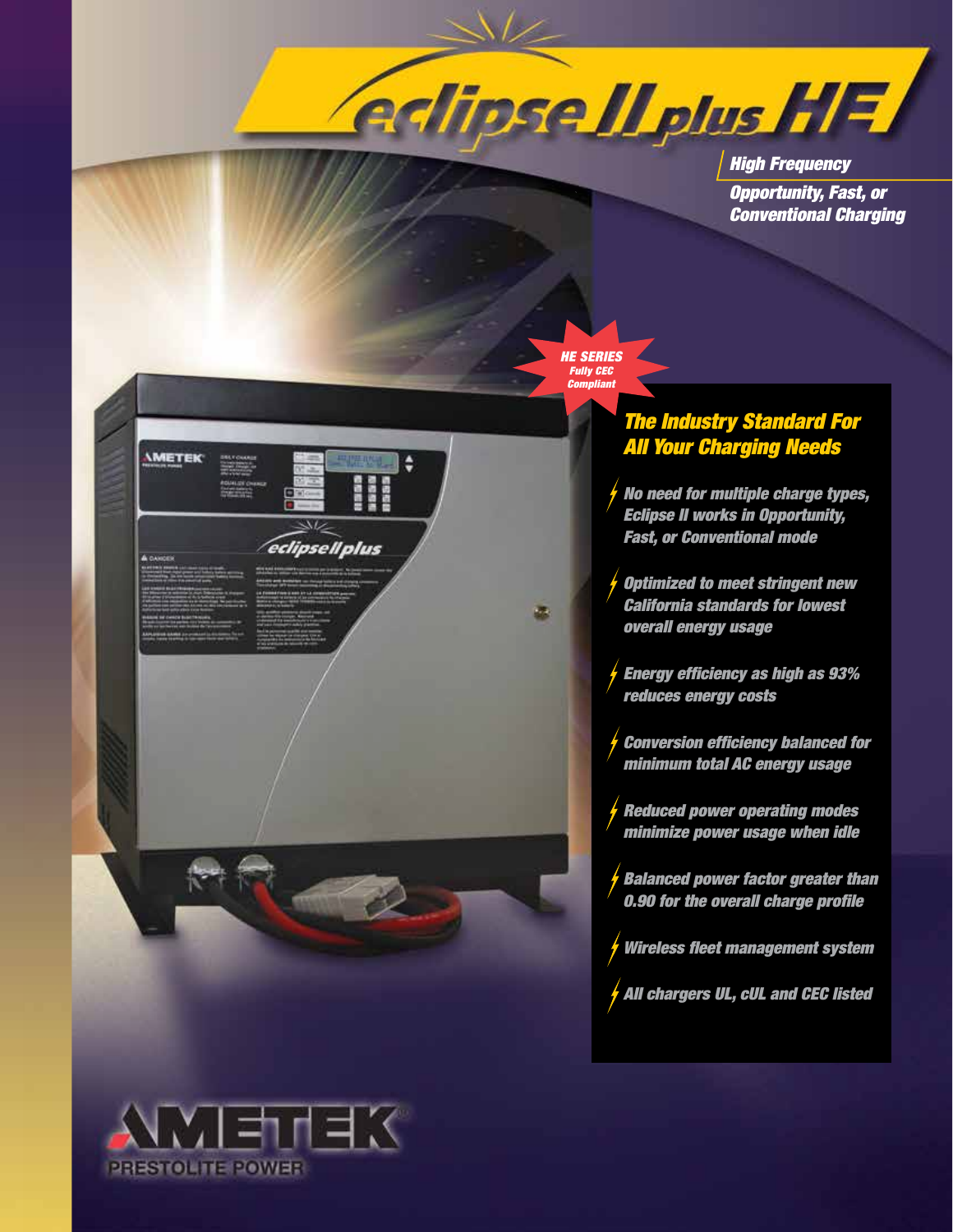



# *Eclipse II Plus HE*

*The Eclipse II Plus HE is the most adaptive charging solution on the market, and it maintains the same quality you've come to expect from Ametek. The opportunity charging function will sustain the battery between 30% and 80% state of charge via short, opportunistic charges and is able to fully charge your battery in 6 hours or less. Conventional charging mode recharges any 100% drained lead-acid battery within the charger's rated capacity, flooded or sealed, in 8 hours or less.* 

*Advanced IGBT high frequency power conversion circuitry supplies efficient, reliable service in all modes and supports the fast charging capability of the Eclipse II Plus for when you need your battery available as soon as possible. Small size allows you to use your existing charging configuration, no need to make more space. No matter the battery age, battery type, or electrolyte temperature, the intelligent monitoring system of the Eclipse II Plus HE enables it to provide optimum charge with minimal temperature rise and to complete the charging cycle at the proper current.* 





*Side panel is removable for easy access to components*

### *Low Cost Efficient Operation*

The high power demands of opportunity chargers require an energy efficient design. The advanced high frequency design of the Eclipse II Plus HE is extremely efficient at 93%, converting AC power to usable DC power with the minimum possible impact on the utility grid. The .95 power factor minimizes AC amp draw and thereby reduces installation costs.

#### *EC2000 Control*

The new EC2000 control is nearly identical in functionality and programmability to AMETEK's popular UC2000 used in the Ultra product line. With a 40 character, alphanumeric LCD display, easy to read information is always available to follow the chargers status. In addition, 4 bright LEDs provide charge status at a glance and the sealed membrane keypad allows for easy customer interface.

#### *Energy Saving Features*

Further enhance energy savings by utilizing the EC2000's programmable start modes. Using the Delayed or Time-of-Day start modes of the EC2000 to charge your batteries during off-peak hours can yield up to 50% in additional energy cost saving. The EC2000 also offers Time-of-Day Block-Out to lower utility bills and reduce peak demand by blocking out a period of charging time on one or more chargers.

#### *Minimize Hydrogen Gas Emissions*

The No-Gassing feature of the Eclipse II Plus HE allows a programmable time to be set so that should the charger reach the gassing portion of the charge cycle within the set time, the charger would stop charging until the set time has elapsed. Only at this point would the charger continue to charge and take the battery to charge complete.

#### *Automatic or Manual Equalize Operation*

All Eclipse II Plus HE chargers are shipped with Automatic Equalize enabled to ensure that your batteries routinely receive an equalize charge of three hours beyond the normal DV/DT charger termination. Auto Equalize can be set for one of two options, Number of Cycles, or Day of Week.

When any automatic equalize function is selected, the equalize button on the keyboard is disabled to prevent unnecessary equalize charges. The ability to automatically equalize batteries provides an exact schedule of equalize charges for better battery maintenance and longer life.

#### *Control Equalization Cycles*

When an AMETEK BID is attached to the battery, it tracks and records completed charge cycles. When the battery is connected to the charger, the Eclipse II Plus HE reads the BID information to determine how many charge cycles have been completed since it was last equalized. When the number of completed cycles matches the user selected equalize interval, the charger will equalize that battery. This ensures that each battery is equalized at the intervals selected by the customer regardless of which charger is connected.

#### *Battery Cool Down*

Battery cool down allows the battery to cool down before use, which allows for increased control of battery rotation, resulting in increased battery efficiency and longer life. Battery cool down can be programmed from the EC2000 keypad from 0-8 hours in one hour increments. After the recharge is complete, the display will read "battery cool down" until the predetermined cool down period has ended, at which time the charge complete LED is illuminated.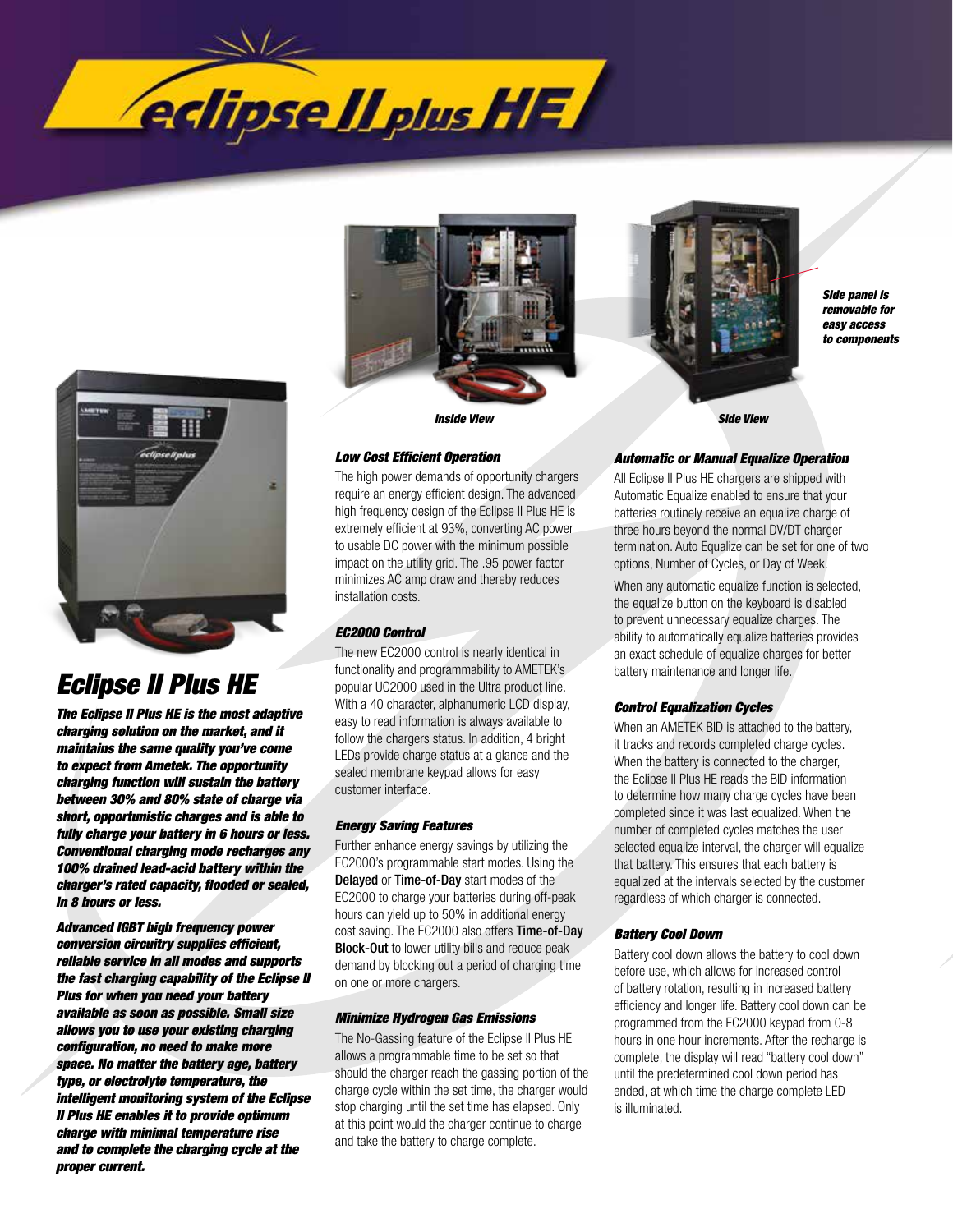

#### *Regulation*

The Eclipse II Plus HE is designed to hold the finish voltage rate to within  $+/-1\%$  and the finish current to within  $+/-2%$  over a wide range of line voltage variations.

#### *Mounting Options*

Flexible cabinet design allows charger to be mounted on a shelf or the wall without additional brackets. The legs are simply removed from the bottom of the charger and bolted to the rear panel to convert the charger from shelf mounting to wall mounting. Chargers can be stacked up to three high.

#### *Quiet Fan Cooling*

The Eclipse II Plus HE utilizes an advanced fan design to cool the electronics, extending life while providing low sound levels for quiet operation.

#### *Warranty, 10-3-1*

For the original purchaser, repair costs are minimized through a 10 year warranty on power transformers, plus 3 years on electronic PC boards, and 1 year on other components.

#### *Prevent Overcharging*

Back-up timers protect your batteries from overcharging by shutting the charger off in the event that the battery does not reach 80% charged in 9 hours, or does not reach charge complete within 4 hours of reaching the 80% charged point. The charger also monitors the ampere hours returned and if the ampere hours returned exceed the rated ampere hour capacity by 125%, the charger will shutdown, protecting your battery from harmful overcharging. (150% on equalize cycles.)

#### *Charge Cycle Archive*

The Eclipse II Plus HE will collect and save 21 items of charge cycle information for the last 500 charge cycles. This valuable information can then be reviewed manually from the front panel, or it can also be downloaded wirelessly using our Datalink<sup>2</sup> system.

#### *Operating Modes*

Multi-cell: automatically matches output voltage to battery

Fixed-cell: set for specific battery voltage, rejects others

BID mode: information programmed in BID determines charger operation

Timer Start: operated as a manual timer for maintenance and shop charging

#### *Refresh Charge*

Start off the week with fully charged batteries. Anytime the battery is left plugged into the charger for an extended time, such as over a long weekend, the charger will restart automatically and top off the battery to ensure your trucks are running at peak performance.

#### *Monitor Battery and Charger Operation*

With no spare batteries, it's important to know that your batteries are being properly charged and maintained. The AMETEK BID with Amp-Hour Accumulator measures and records electrolyte temperature and accumulated ampere-hours, both charged and discharged. The accumulated ampere-hours are essential to support battery warranty and to predict battery end of life. The functionality of the Eclipse II Plus HE charger can be greatly enhanced through the addition of the optional Battery Identification Module, BID. The BID is programmed with battery information including rated AH capacity, rated voltage, battery type, and start rate for opportunity charging.

Batteries with BIDs will be automatically recognized by the charger, allowing the charger to charge at the proper voltage and current levels for the type of battery connected. The BID eliminates any manual charger settings.

#### *Wireless Fleet Management System*

The Eclipse II Plus HE has the Datalink<sup>2</sup> wireless module built-in. Datalink<sup>2</sup> gives you the opportunity to monitor battery usage and identify bad situations before they become problems that lead to down time.

Datalink<sup>2</sup> greatly enhances the ability to collect charge and discharge data from the charger. The transfer of data occurs wirelessly utilizing our proprietary wireless network in combination with a powerful transceiver. Typical communication range is 1,500 ft in a normal operating environment and with communication between chargers, this range is doubled to a 3,000 ft radius. The actual range in your facility can vary greatly based on numerous factors. It is not necessary for the system to be integrated into the customer's network.

#### *Battery Identification Module*



The functionality of the Eclipse II Plus HE charger can be greatly enhanced through the addition of the optional Battery Identification Module, BID. The BID is programmed with

battery information including rated AH capacity, rated voltage, battery type and more.

#### *BID with Ampere Hour Accumulator*



When equipped, a battery with an ampere-hour accumulator BID will transmit to the EC2000 control, the updated AH data. The accumulated

AHs for both charge and discharge cycles are stored in the BID along with the lifetime average battery temperature, and is readable from the EC2000 control and through the Datalink<sup>2</sup> System.